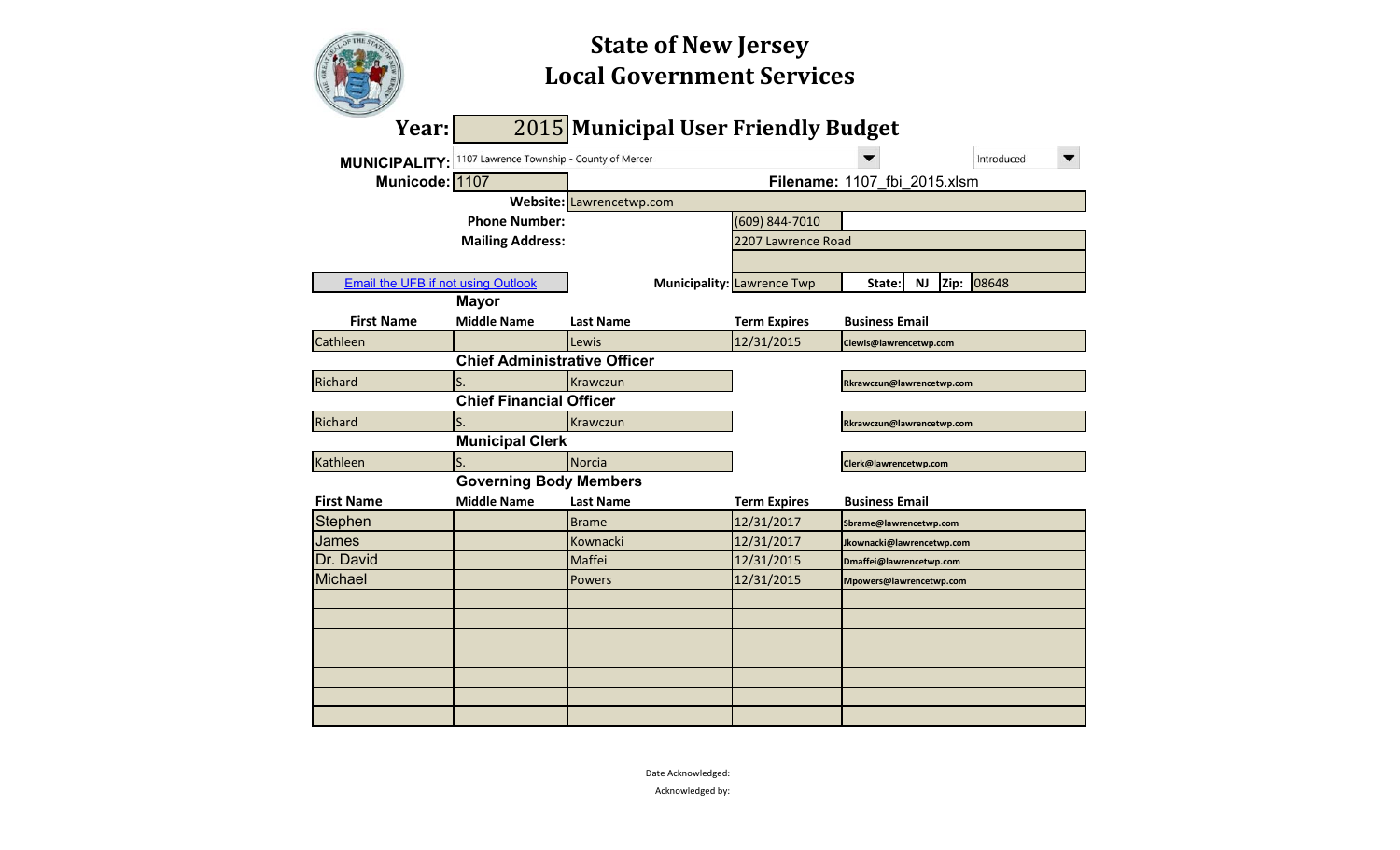### **USER FRIENDLY BUDGET SECTION - PROPERTY TAX BREAKDOWN**

٦

| $%$ of<br><b>Calendar Year</b><br><b>Calendar Year</b><br><b>Avg Residential</b><br><b>Actual/Estimated</b><br><b>Taxes</b><br><b>Tax Levy</b><br><b>Tax Rate</b><br><b>Taxpayer Impact</b><br><b>Tax Levy</b><br><b>Total Levy</b><br>0.527<br>\$24,139,043.31<br>20.10%<br>\$1,486.59<br><b>ACTUAL</b><br>Municipal Purpose Tax<br>\$23,903,496.66<br>Municipal Library<br>\$0.00<br>$0.00\%$<br>\$0.00<br>Municipal Library<br>\$0.00<br>0.000<br>\$1,375,240.00<br>1.15%<br>\$84.63<br>Municipal Open Space<br><b>ACTUAL</b><br>0.030<br>Fire Districts (avg. rate/total levies)<br>$0.00\%$<br>Fire Districts (total levies)<br>0.000<br>\$0.00<br>\$0.00<br>\$0.00<br>$0.00\%$<br>Other Special Districts (total levies)<br>\$0.00<br>0.000<br>\$0.00<br>\$0.00<br>Local School District<br>\$3,842.00<br>Local School District<br><b>ESTIMATED</b><br>\$64,500,000.00<br>1.362<br>\$62,445,496.00<br>52.01%<br>$0.00\%$<br>Regional School District<br>0.000<br>\$0.00<br>\$0.00<br>\$28,077,261.77<br>23.38%<br>\$29,700,000.00<br>\$1,729.18<br><b>County Purposes</b><br><b>ESTIMATED</b><br>0.613<br>0.062<br>2.38%<br>\$174.89<br>County Library<br>\$2,856,734.20<br><b>ESTIMATED</b><br>$0.00\%$<br>County Board of Health<br>0.000<br>\$0.00<br>\$0.00<br>0.026<br>\$1,175,724.70<br>0.98%<br>\$73.34<br>County Open Space<br><b>ESTIMATED</b><br>0.000<br>\$0.00<br>$0.00\%$<br>Other County Levies (total)<br>\$0.00<br>\$0.00<br>Total ESTIMATED amount to be raised by taxes<br>2.620<br>\$120,069,499.98<br>100.00%<br>\$7,390.63<br>October 1, 2014<br>\$4,535,517,584.00<br>Revenue Anticipated, Excluding Tax Levy<br>(To be used to calculate the current year tax rate)<br>Budget Appropriations, before Reserve for Uncollected Taxes<br>Total Non-Municipal Tax Levy<br>Current Year Average Residential Assessment<br>\$282,085.00<br>Amount to be Raised by Taxes - Before RUT<br>\$120,086,296.00<br>Reserve for Uncollected Taxes (RUT)<br><b>Prior Year to Current Year Comparison</b><br>\$3,777,856.66<br>Total Amount to be Raised by Taxes<br>\$123,864,152.66<br><b>Comparison - Municipal Purposes Tax Rate</b><br>Current Year<br>% of Tax Collections used to Calculate RUT<br>Prior Year<br>$% Change (+/-)$<br>96.95%<br>0.527<br>0.527<br>$0.00\%$<br>If % used exceeds the actual collection % then<br><b>Comparison - Municipal Purposes Tax Levy</b><br>reference the statutory exception used<br>Prior Year<br>Current Year<br>$% Change (+/-)$<br>$\$ Change $(+/-)$<br>\$23,903,496.66<br>\$24,139,043.31<br>$-0.98%$<br><b>Tax Collections - ACTUAL as of Prior Year</b><br>$(\$235,546.65)$<br>Total Tax Revenue, Collections CY 2014<br>119,604,851.94<br>Comparison - Impact on Avg. Residential Tax Payment (Municipal Purposes Onl Total Tax Levy, CY 2014<br>120,759,033.49<br>Current Year<br>$%$ Change $(+/-)$<br>% of Taxes Collected, CY 2014<br>Prior Year<br>$\text{\$ Change } (+/-)$<br>99.04%<br>\$1,486.59<br>\$1,486.59<br>$0.00\%$<br>\$0.00<br>Delinquent Taxes - December 31, 2014 | 2014 Calendar Year Property Tax Levies - ALL entities levying property taxes |  |                    | <b>Current Year 2015 Budget</b> |                  |
|-----------------------------------------------------------------------------------------------------------------------------------------------------------------------------------------------------------------------------------------------------------------------------------------------------------------------------------------------------------------------------------------------------------------------------------------------------------------------------------------------------------------------------------------------------------------------------------------------------------------------------------------------------------------------------------------------------------------------------------------------------------------------------------------------------------------------------------------------------------------------------------------------------------------------------------------------------------------------------------------------------------------------------------------------------------------------------------------------------------------------------------------------------------------------------------------------------------------------------------------------------------------------------------------------------------------------------------------------------------------------------------------------------------------------------------------------------------------------------------------------------------------------------------------------------------------------------------------------------------------------------------------------------------------------------------------------------------------------------------------------------------------------------------------------------------------------------------------------------------------------------------------------------------------------------------------------------------------------------------------------------------------------------------------------------------------------------------------------------------------------------------------------------------------------------------------------------------------------------------------------------------------------------------------------------------------------------------------------------------------------------------------------------------------------------------------------------------------------------------------------------------------------------------------------------------------------------------------------------------------------------------------------------------------------------------------------------------------------------------------------------------------------------------------------------------------------------------------------------------------------------------------------------------------------------------------------------------------------------------------------------------------------------------------------------------|------------------------------------------------------------------------------|--|--------------------|---------------------------------|------------------|
|                                                                                                                                                                                                                                                                                                                                                                                                                                                                                                                                                                                                                                                                                                                                                                                                                                                                                                                                                                                                                                                                                                                                                                                                                                                                                                                                                                                                                                                                                                                                                                                                                                                                                                                                                                                                                                                                                                                                                                                                                                                                                                                                                                                                                                                                                                                                                                                                                                                                                                                                                                                                                                                                                                                                                                                                                                                                                                                                                                                                                                                           |                                                                              |  |                    |                                 |                  |
|                                                                                                                                                                                                                                                                                                                                                                                                                                                                                                                                                                                                                                                                                                                                                                                                                                                                                                                                                                                                                                                                                                                                                                                                                                                                                                                                                                                                                                                                                                                                                                                                                                                                                                                                                                                                                                                                                                                                                                                                                                                                                                                                                                                                                                                                                                                                                                                                                                                                                                                                                                                                                                                                                                                                                                                                                                                                                                                                                                                                                                                           |                                                                              |  |                    |                                 |                  |
|                                                                                                                                                                                                                                                                                                                                                                                                                                                                                                                                                                                                                                                                                                                                                                                                                                                                                                                                                                                                                                                                                                                                                                                                                                                                                                                                                                                                                                                                                                                                                                                                                                                                                                                                                                                                                                                                                                                                                                                                                                                                                                                                                                                                                                                                                                                                                                                                                                                                                                                                                                                                                                                                                                                                                                                                                                                                                                                                                                                                                                                           | Municipal Purpose Tax                                                        |  |                    |                                 |                  |
|                                                                                                                                                                                                                                                                                                                                                                                                                                                                                                                                                                                                                                                                                                                                                                                                                                                                                                                                                                                                                                                                                                                                                                                                                                                                                                                                                                                                                                                                                                                                                                                                                                                                                                                                                                                                                                                                                                                                                                                                                                                                                                                                                                                                                                                                                                                                                                                                                                                                                                                                                                                                                                                                                                                                                                                                                                                                                                                                                                                                                                                           |                                                                              |  |                    |                                 |                  |
|                                                                                                                                                                                                                                                                                                                                                                                                                                                                                                                                                                                                                                                                                                                                                                                                                                                                                                                                                                                                                                                                                                                                                                                                                                                                                                                                                                                                                                                                                                                                                                                                                                                                                                                                                                                                                                                                                                                                                                                                                                                                                                                                                                                                                                                                                                                                                                                                                                                                                                                                                                                                                                                                                                                                                                                                                                                                                                                                                                                                                                                           | Municipal Open Space                                                         |  |                    |                                 | \$1,360,656.00   |
|                                                                                                                                                                                                                                                                                                                                                                                                                                                                                                                                                                                                                                                                                                                                                                                                                                                                                                                                                                                                                                                                                                                                                                                                                                                                                                                                                                                                                                                                                                                                                                                                                                                                                                                                                                                                                                                                                                                                                                                                                                                                                                                                                                                                                                                                                                                                                                                                                                                                                                                                                                                                                                                                                                                                                                                                                                                                                                                                                                                                                                                           |                                                                              |  |                    |                                 |                  |
|                                                                                                                                                                                                                                                                                                                                                                                                                                                                                                                                                                                                                                                                                                                                                                                                                                                                                                                                                                                                                                                                                                                                                                                                                                                                                                                                                                                                                                                                                                                                                                                                                                                                                                                                                                                                                                                                                                                                                                                                                                                                                                                                                                                                                                                                                                                                                                                                                                                                                                                                                                                                                                                                                                                                                                                                                                                                                                                                                                                                                                                           | Other Special Districts (total levies)                                       |  |                    |                                 |                  |
|                                                                                                                                                                                                                                                                                                                                                                                                                                                                                                                                                                                                                                                                                                                                                                                                                                                                                                                                                                                                                                                                                                                                                                                                                                                                                                                                                                                                                                                                                                                                                                                                                                                                                                                                                                                                                                                                                                                                                                                                                                                                                                                                                                                                                                                                                                                                                                                                                                                                                                                                                                                                                                                                                                                                                                                                                                                                                                                                                                                                                                                           |                                                                              |  |                    |                                 |                  |
|                                                                                                                                                                                                                                                                                                                                                                                                                                                                                                                                                                                                                                                                                                                                                                                                                                                                                                                                                                                                                                                                                                                                                                                                                                                                                                                                                                                                                                                                                                                                                                                                                                                                                                                                                                                                                                                                                                                                                                                                                                                                                                                                                                                                                                                                                                                                                                                                                                                                                                                                                                                                                                                                                                                                                                                                                                                                                                                                                                                                                                                           | Regional School District                                                     |  |                    |                                 | \$0.00           |
|                                                                                                                                                                                                                                                                                                                                                                                                                                                                                                                                                                                                                                                                                                                                                                                                                                                                                                                                                                                                                                                                                                                                                                                                                                                                                                                                                                                                                                                                                                                                                                                                                                                                                                                                                                                                                                                                                                                                                                                                                                                                                                                                                                                                                                                                                                                                                                                                                                                                                                                                                                                                                                                                                                                                                                                                                                                                                                                                                                                                                                                           | <b>County Purposes</b>                                                       |  |                    |                                 |                  |
|                                                                                                                                                                                                                                                                                                                                                                                                                                                                                                                                                                                                                                                                                                                                                                                                                                                                                                                                                                                                                                                                                                                                                                                                                                                                                                                                                                                                                                                                                                                                                                                                                                                                                                                                                                                                                                                                                                                                                                                                                                                                                                                                                                                                                                                                                                                                                                                                                                                                                                                                                                                                                                                                                                                                                                                                                                                                                                                                                                                                                                                           | County Library                                                               |  |                    |                                 | \$3,100,000.00   |
|                                                                                                                                                                                                                                                                                                                                                                                                                                                                                                                                                                                                                                                                                                                                                                                                                                                                                                                                                                                                                                                                                                                                                                                                                                                                                                                                                                                                                                                                                                                                                                                                                                                                                                                                                                                                                                                                                                                                                                                                                                                                                                                                                                                                                                                                                                                                                                                                                                                                                                                                                                                                                                                                                                                                                                                                                                                                                                                                                                                                                                                           | County Board of Health                                                       |  |                    |                                 | \$0.00           |
|                                                                                                                                                                                                                                                                                                                                                                                                                                                                                                                                                                                                                                                                                                                                                                                                                                                                                                                                                                                                                                                                                                                                                                                                                                                                                                                                                                                                                                                                                                                                                                                                                                                                                                                                                                                                                                                                                                                                                                                                                                                                                                                                                                                                                                                                                                                                                                                                                                                                                                                                                                                                                                                                                                                                                                                                                                                                                                                                                                                                                                                           | County Open Space                                                            |  |                    |                                 | \$1,300,000.00   |
|                                                                                                                                                                                                                                                                                                                                                                                                                                                                                                                                                                                                                                                                                                                                                                                                                                                                                                                                                                                                                                                                                                                                                                                                                                                                                                                                                                                                                                                                                                                                                                                                                                                                                                                                                                                                                                                                                                                                                                                                                                                                                                                                                                                                                                                                                                                                                                                                                                                                                                                                                                                                                                                                                                                                                                                                                                                                                                                                                                                                                                                           | Other County Levies (total)                                                  |  |                    |                                 |                  |
|                                                                                                                                                                                                                                                                                                                                                                                                                                                                                                                                                                                                                                                                                                                                                                                                                                                                                                                                                                                                                                                                                                                                                                                                                                                                                                                                                                                                                                                                                                                                                                                                                                                                                                                                                                                                                                                                                                                                                                                                                                                                                                                                                                                                                                                                                                                                                                                                                                                                                                                                                                                                                                                                                                                                                                                                                                                                                                                                                                                                                                                           | Total (Calendar Year 2014 Budget)                                            |  |                    |                                 | \$123,864,152.66 |
|                                                                                                                                                                                                                                                                                                                                                                                                                                                                                                                                                                                                                                                                                                                                                                                                                                                                                                                                                                                                                                                                                                                                                                                                                                                                                                                                                                                                                                                                                                                                                                                                                                                                                                                                                                                                                                                                                                                                                                                                                                                                                                                                                                                                                                                                                                                                                                                                                                                                                                                                                                                                                                                                                                                                                                                                                                                                                                                                                                                                                                                           | Total Taxable Valuation as of                                                |  |                    |                                 | 18,949,306.19    |
|                                                                                                                                                                                                                                                                                                                                                                                                                                                                                                                                                                                                                                                                                                                                                                                                                                                                                                                                                                                                                                                                                                                                                                                                                                                                                                                                                                                                                                                                                                                                                                                                                                                                                                                                                                                                                                                                                                                                                                                                                                                                                                                                                                                                                                                                                                                                                                                                                                                                                                                                                                                                                                                                                                                                                                                                                                                                                                                                                                                                                                                           |                                                                              |  |                    |                                 | 39,074,946.19    |
|                                                                                                                                                                                                                                                                                                                                                                                                                                                                                                                                                                                                                                                                                                                                                                                                                                                                                                                                                                                                                                                                                                                                                                                                                                                                                                                                                                                                                                                                                                                                                                                                                                                                                                                                                                                                                                                                                                                                                                                                                                                                                                                                                                                                                                                                                                                                                                                                                                                                                                                                                                                                                                                                                                                                                                                                                                                                                                                                                                                                                                                           |                                                                              |  |                    |                                 | \$99,960,656.00  |
|                                                                                                                                                                                                                                                                                                                                                                                                                                                                                                                                                                                                                                                                                                                                                                                                                                                                                                                                                                                                                                                                                                                                                                                                                                                                                                                                                                                                                                                                                                                                                                                                                                                                                                                                                                                                                                                                                                                                                                                                                                                                                                                                                                                                                                                                                                                                                                                                                                                                                                                                                                                                                                                                                                                                                                                                                                                                                                                                                                                                                                                           |                                                                              |  |                    |                                 |                  |
|                                                                                                                                                                                                                                                                                                                                                                                                                                                                                                                                                                                                                                                                                                                                                                                                                                                                                                                                                                                                                                                                                                                                                                                                                                                                                                                                                                                                                                                                                                                                                                                                                                                                                                                                                                                                                                                                                                                                                                                                                                                                                                                                                                                                                                                                                                                                                                                                                                                                                                                                                                                                                                                                                                                                                                                                                                                                                                                                                                                                                                                           |                                                                              |  |                    |                                 |                  |
|                                                                                                                                                                                                                                                                                                                                                                                                                                                                                                                                                                                                                                                                                                                                                                                                                                                                                                                                                                                                                                                                                                                                                                                                                                                                                                                                                                                                                                                                                                                                                                                                                                                                                                                                                                                                                                                                                                                                                                                                                                                                                                                                                                                                                                                                                                                                                                                                                                                                                                                                                                                                                                                                                                                                                                                                                                                                                                                                                                                                                                                           |                                                                              |  |                    |                                 |                  |
|                                                                                                                                                                                                                                                                                                                                                                                                                                                                                                                                                                                                                                                                                                                                                                                                                                                                                                                                                                                                                                                                                                                                                                                                                                                                                                                                                                                                                                                                                                                                                                                                                                                                                                                                                                                                                                                                                                                                                                                                                                                                                                                                                                                                                                                                                                                                                                                                                                                                                                                                                                                                                                                                                                                                                                                                                                                                                                                                                                                                                                                           |                                                                              |  |                    |                                 |                  |
|                                                                                                                                                                                                                                                                                                                                                                                                                                                                                                                                                                                                                                                                                                                                                                                                                                                                                                                                                                                                                                                                                                                                                                                                                                                                                                                                                                                                                                                                                                                                                                                                                                                                                                                                                                                                                                                                                                                                                                                                                                                                                                                                                                                                                                                                                                                                                                                                                                                                                                                                                                                                                                                                                                                                                                                                                                                                                                                                                                                                                                                           |                                                                              |  |                    |                                 |                  |
|                                                                                                                                                                                                                                                                                                                                                                                                                                                                                                                                                                                                                                                                                                                                                                                                                                                                                                                                                                                                                                                                                                                                                                                                                                                                                                                                                                                                                                                                                                                                                                                                                                                                                                                                                                                                                                                                                                                                                                                                                                                                                                                                                                                                                                                                                                                                                                                                                                                                                                                                                                                                                                                                                                                                                                                                                                                                                                                                                                                                                                                           |                                                                              |  |                    |                                 |                  |
|                                                                                                                                                                                                                                                                                                                                                                                                                                                                                                                                                                                                                                                                                                                                                                                                                                                                                                                                                                                                                                                                                                                                                                                                                                                                                                                                                                                                                                                                                                                                                                                                                                                                                                                                                                                                                                                                                                                                                                                                                                                                                                                                                                                                                                                                                                                                                                                                                                                                                                                                                                                                                                                                                                                                                                                                                                                                                                                                                                                                                                                           |                                                                              |  |                    |                                 |                  |
|                                                                                                                                                                                                                                                                                                                                                                                                                                                                                                                                                                                                                                                                                                                                                                                                                                                                                                                                                                                                                                                                                                                                                                                                                                                                                                                                                                                                                                                                                                                                                                                                                                                                                                                                                                                                                                                                                                                                                                                                                                                                                                                                                                                                                                                                                                                                                                                                                                                                                                                                                                                                                                                                                                                                                                                                                                                                                                                                                                                                                                                           |                                                                              |  |                    |                                 |                  |
|                                                                                                                                                                                                                                                                                                                                                                                                                                                                                                                                                                                                                                                                                                                                                                                                                                                                                                                                                                                                                                                                                                                                                                                                                                                                                                                                                                                                                                                                                                                                                                                                                                                                                                                                                                                                                                                                                                                                                                                                                                                                                                                                                                                                                                                                                                                                                                                                                                                                                                                                                                                                                                                                                                                                                                                                                                                                                                                                                                                                                                                           |                                                                              |  |                    |                                 |                  |
|                                                                                                                                                                                                                                                                                                                                                                                                                                                                                                                                                                                                                                                                                                                                                                                                                                                                                                                                                                                                                                                                                                                                                                                                                                                                                                                                                                                                                                                                                                                                                                                                                                                                                                                                                                                                                                                                                                                                                                                                                                                                                                                                                                                                                                                                                                                                                                                                                                                                                                                                                                                                                                                                                                                                                                                                                                                                                                                                                                                                                                                           |                                                                              |  |                    |                                 |                  |
|                                                                                                                                                                                                                                                                                                                                                                                                                                                                                                                                                                                                                                                                                                                                                                                                                                                                                                                                                                                                                                                                                                                                                                                                                                                                                                                                                                                                                                                                                                                                                                                                                                                                                                                                                                                                                                                                                                                                                                                                                                                                                                                                                                                                                                                                                                                                                                                                                                                                                                                                                                                                                                                                                                                                                                                                                                                                                                                                                                                                                                                           |                                                                              |  |                    |                                 |                  |
|                                                                                                                                                                                                                                                                                                                                                                                                                                                                                                                                                                                                                                                                                                                                                                                                                                                                                                                                                                                                                                                                                                                                                                                                                                                                                                                                                                                                                                                                                                                                                                                                                                                                                                                                                                                                                                                                                                                                                                                                                                                                                                                                                                                                                                                                                                                                                                                                                                                                                                                                                                                                                                                                                                                                                                                                                                                                                                                                                                                                                                                           |                                                                              |  |                    |                                 |                  |
|                                                                                                                                                                                                                                                                                                                                                                                                                                                                                                                                                                                                                                                                                                                                                                                                                                                                                                                                                                                                                                                                                                                                                                                                                                                                                                                                                                                                                                                                                                                                                                                                                                                                                                                                                                                                                                                                                                                                                                                                                                                                                                                                                                                                                                                                                                                                                                                                                                                                                                                                                                                                                                                                                                                                                                                                                                                                                                                                                                                                                                                           |                                                                              |  |                    |                                 |                  |
|                                                                                                                                                                                                                                                                                                                                                                                                                                                                                                                                                                                                                                                                                                                                                                                                                                                                                                                                                                                                                                                                                                                                                                                                                                                                                                                                                                                                                                                                                                                                                                                                                                                                                                                                                                                                                                                                                                                                                                                                                                                                                                                                                                                                                                                                                                                                                                                                                                                                                                                                                                                                                                                                                                                                                                                                                                                                                                                                                                                                                                                           |                                                                              |  |                    |                                 |                  |
|                                                                                                                                                                                                                                                                                                                                                                                                                                                                                                                                                                                                                                                                                                                                                                                                                                                                                                                                                                                                                                                                                                                                                                                                                                                                                                                                                                                                                                                                                                                                                                                                                                                                                                                                                                                                                                                                                                                                                                                                                                                                                                                                                                                                                                                                                                                                                                                                                                                                                                                                                                                                                                                                                                                                                                                                                                                                                                                                                                                                                                                           |                                                                              |  |                    |                                 |                  |
|                                                                                                                                                                                                                                                                                                                                                                                                                                                                                                                                                                                                                                                                                                                                                                                                                                                                                                                                                                                                                                                                                                                                                                                                                                                                                                                                                                                                                                                                                                                                                                                                                                                                                                                                                                                                                                                                                                                                                                                                                                                                                                                                                                                                                                                                                                                                                                                                                                                                                                                                                                                                                                                                                                                                                                                                                                                                                                                                                                                                                                                           |                                                                              |  |                    |                                 | \$1,161,309.61   |
|                                                                                                                                                                                                                                                                                                                                                                                                                                                                                                                                                                                                                                                                                                                                                                                                                                                                                                                                                                                                                                                                                                                                                                                                                                                                                                                                                                                                                                                                                                                                                                                                                                                                                                                                                                                                                                                                                                                                                                                                                                                                                                                                                                                                                                                                                                                                                                                                                                                                                                                                                                                                                                                                                                                                                                                                                                                                                                                                                                                                                                                           |                                                                              |  | <b>Sheet UFB-1</b> |                                 |                  |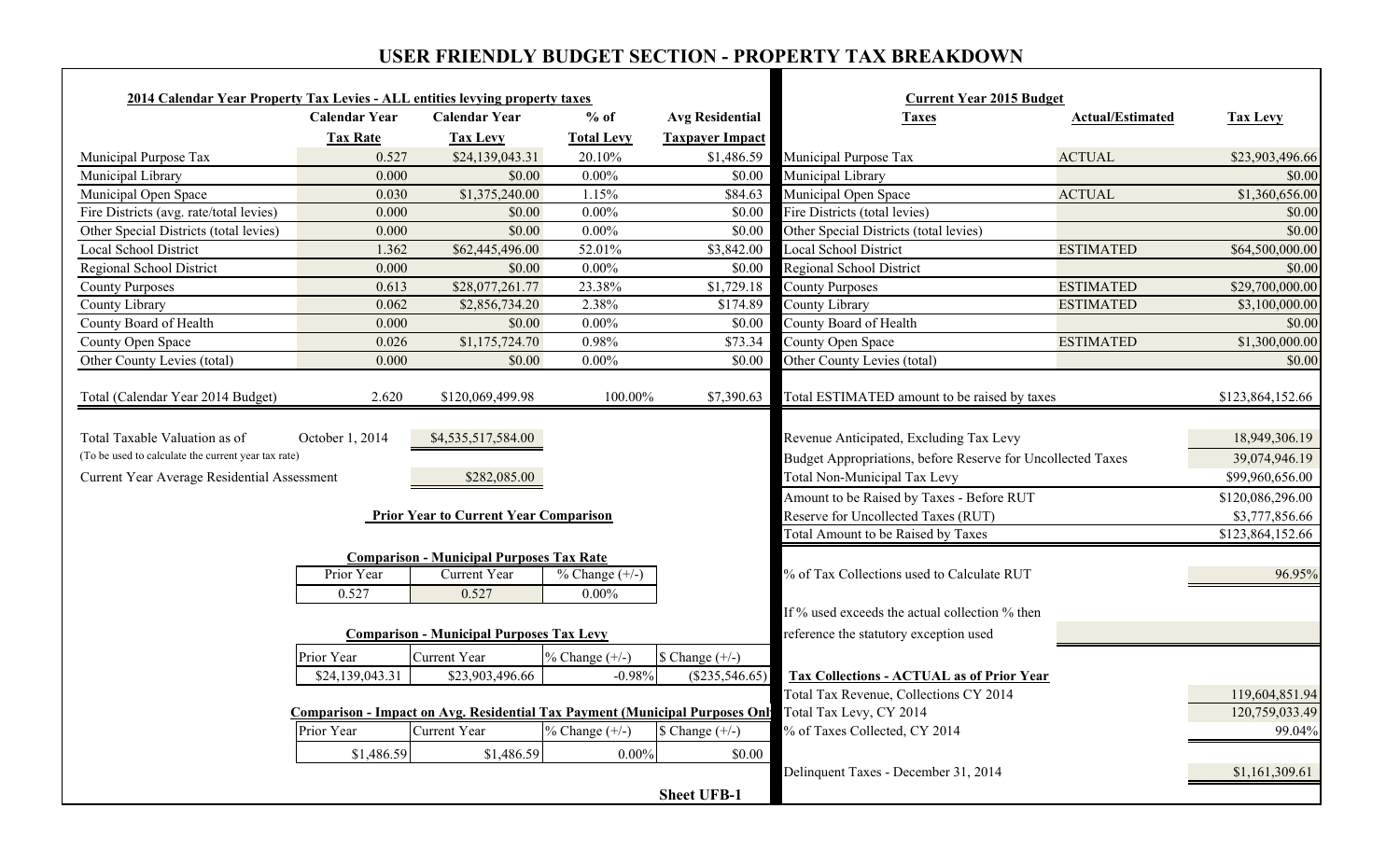#### **USER FRIENDLY BUDGET SECTION - ANTICIPATED REVENUE SUMMARY (ALL OPERATING FUNDS)**

| <b>FCOA</b> |                                                | % Difference<br><b>Current vs.</b><br><b>Prior Year</b> | <b>S</b> Difference<br>Current vs. Prior<br>Year | <b>Total Realized</b><br><b>Revenue (Prior</b><br>Year) | <b>Total Anticipated</b><br><b>Revenue (Current</b><br>Year) | General<br><b>Budget</b> | <b>Open Space</b><br><b>Budget</b> | N/A<br><b>Utility</b> | N/A<br><b>Utility</b> | N/A<br><b>Utility</b> | N/A<br><b>Utility</b> | N/A<br><b>Utility</b> | N/A<br><b>Utility</b> |
|-------------|------------------------------------------------|---------------------------------------------------------|--------------------------------------------------|---------------------------------------------------------|--------------------------------------------------------------|--------------------------|------------------------------------|-----------------------|-----------------------|-----------------------|-----------------------|-----------------------|-----------------------|
| 08          | Surplus                                        | 8.70%                                                   | \$300,000.00                                     | \$3,450,000.00                                          | \$3,750,000.00                                               | \$3,750,000.00           |                                    |                       |                       |                       |                       |                       |                       |
| 08          | Local Revenue                                  | $-13.98%$                                               | (\$1,239,237.83)                                 | \$8,861,237.83                                          | \$7,622,000.00                                               | \$7,622,000.00           |                                    |                       |                       |                       |                       |                       |                       |
|             | State Aid (without offsetting appropriation)   | 0.29%                                                   | \$11,502.00                                      | \$3,976,814.00                                          | \$3,988,316.00                                               | \$3,988,316.00           |                                    |                       |                       |                       |                       |                       |                       |
| 08          | Uniform Construction Code Fees                 | $-25.98%$                                               | (S422, 969.49)                                   | \$1,627,969.49                                          | \$1,205,000.00                                               | \$1,205,000.00           |                                    |                       |                       |                       |                       |                       |                       |
|             | Special Revenue Items w/ Prior Written Consent |                                                         |                                                  |                                                         |                                                              |                          |                                    |                       |                       |                       |                       |                       |                       |
|             | <b>Shared Services Agreements</b>              | $0.00\%$                                                | \$0.00                                           | \$0.00                                                  | \$0.00                                                       | \$0.00                   |                                    |                       |                       |                       |                       |                       |                       |
| 08          | Additional Revenue Offset by Appropriations    | $-26.19%$                                               | $(\$303,408.15)$                                 | \$1,158,408.15                                          | \$855,000.00                                                 | \$855,000.00             |                                    |                       |                       |                       |                       |                       |                       |
|             | Public and Private Revenue                     | $-44.36%$                                               | (\$205,669.7)                                    | \$463,659.90                                            | \$257,990.19                                                 | \$257,990.19             |                                    |                       |                       |                       |                       |                       |                       |
| 08          | Other Special Items                            | $-20.25%$                                               | (\$133,540.67)                                   | \$659,540.67                                            | \$526,000.00                                                 | \$526,000.00             |                                    |                       |                       |                       |                       |                       |                       |
|             | Receipts from Delinquent Taxes                 | $-71.06%$                                               | (S1,829,451.57)                                  | \$2,574,451.57                                          | \$745,000.00                                                 | \$745,000.00             |                                    |                       |                       |                       |                       |                       |                       |
|             | Amount to be raised by taxation                |                                                         |                                                  |                                                         |                                                              |                          |                                    |                       |                       |                       |                       |                       |                       |
|             | Local Tax for Municipal Purposes               | $-7.31%$                                                | (S1,884,570.20)                                  | \$25,788,066.86                                         | \$23,903,496.66                                              | \$23,903,496.66          |                                    |                       |                       |                       |                       |                       |                       |
|             | Minimum Library Tax                            | 0.00%                                                   | \$0.00                                           | \$0.00                                                  | \$0.00                                                       | \$0.00                   |                                    |                       |                       |                       |                       |                       |                       |
| 54          | Open Space Levy Tax                            | $-1.06%$                                                | (\$14,584.00)                                    | \$1,375,240.00                                          | \$1,360,656.00                                               | \$0.00                   | \$1,360,656.00                     |                       |                       |                       |                       |                       |                       |
|             | Addition to Local District School Tax          | $0.00\%$                                                | \$0.00                                           | \$0.00                                                  | \$0.00                                                       | \$0.00                   |                                    |                       |                       |                       |                       |                       |                       |
|             | Deficit General Budget                         | $0.00\%$                                                | \$0.00                                           | \$0.00                                                  | \$0.00                                                       | \$0.00                   |                                    |                       |                       |                       |                       |                       |                       |
|             | Total                                          | $-11.46%$                                               | $(\$5,721,929.62)$                               | \$49,935,388.47                                         | \$44,213,458.85                                              | \$42,852,802.85          | \$1,360,656.00                     | \$0.00                | \$0.00                | \$0.00                | \$0.00                | \$0.00                | \$0.00                |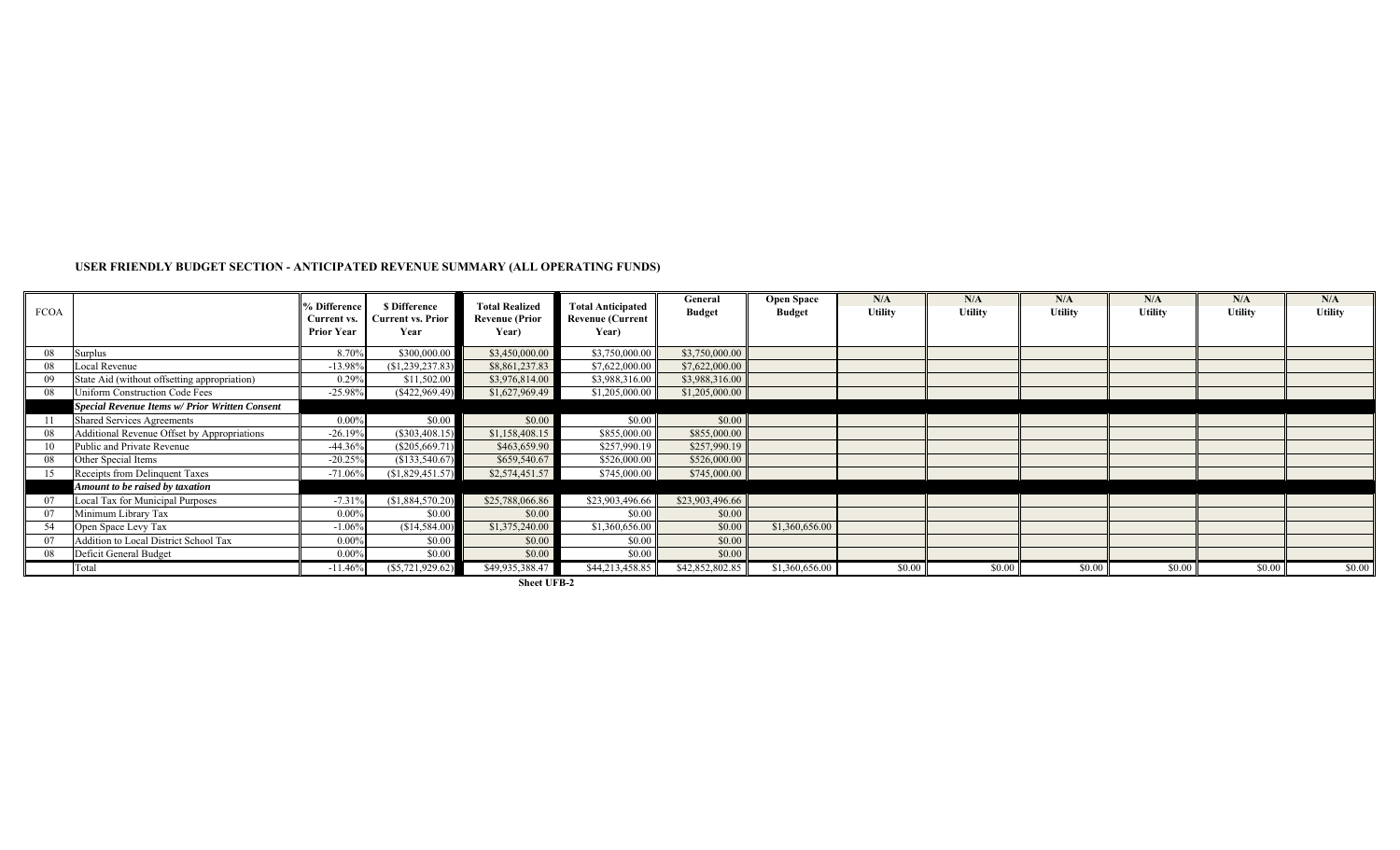| <b>FCOA</b> |                                  | <b>Budgeted Positions</b><br>Full-Time Part-Time | % Difference<br>Current v.<br><b>Prior Year</b> | \$ Difference<br><b>Current v. Prior</b><br>Year | <b>Total Modified</b><br>for Service Type<br>(Prior Year) | <b>Total</b><br>Appropriation Appropriation for<br><b>Service Type</b><br>(Current Year) | General<br><b>Budget</b> | <b>Public&amp;Private</b><br><b>Offsets</b> | <b>Open Space</b><br><b>Budget</b> | N/A<br><b>Utility</b> | N/A<br><b>Utility</b> | N/A<br>Utility | N/A<br><b>Utility</b> | N/A<br><b>Utility</b> | N/A<br><b>Utility</b> |
|-------------|----------------------------------|--------------------------------------------------|-------------------------------------------------|--------------------------------------------------|-----------------------------------------------------------|------------------------------------------------------------------------------------------|--------------------------|---------------------------------------------|------------------------------------|-----------------------|-----------------------|----------------|-----------------------|-----------------------|-----------------------|
| 20          | <b>General Government</b>        | 19.00<br>7.00                                    | 0.36%                                           | \$8,990.00                                       | \$2,486,722.00                                            | \$2,495,712.00                                                                           | \$2,445,712.00           | \$50,000.00                                 |                                    |                       |                       |                |                       |                       |                       |
|             | Land-Use Administration          | 0.00<br>0.00                                     | 7.90%                                           | \$11,500.00                                      | \$145,500.00                                              | \$157,000.00                                                                             | \$157,000.00             | \$0.00                                      |                                    |                       |                       |                |                       |                       |                       |
| 22          | <b>Uniform Construction Code</b> | 9.00<br>3.00                                     | $-0.20%$                                        | (\$2,399.00                                      | \$1,197,765.00                                            | \$1,195,366.00                                                                           | \$1,195,366.00           | \$0.00                                      |                                    |                       |                       |                |                       |                       |                       |
| 23          | Insurance                        | 0.00<br>0.00                                     | 4.62%                                           | \$193,000.00                                     | \$4,178,000.00                                            | \$4,371,000.00                                                                           | \$4,371,000.00           | \$0.00                                      |                                    |                       |                       |                |                       |                       |                       |
| 25          | Public Safety                    | 44.00<br>78.00                                   | $-0.25%$                                        | (\$23,420.89)                                    | \$9,307,446.89                                            | \$9,284,026.00                                                                           | \$9,211,026.00           | \$73,000.00                                 |                                    |                       |                       |                |                       |                       |                       |
| 26          | Public Works                     | 24.00<br>0.00                                    | 0.68%                                           | \$23,226.77                                      | \$3,402,642.23                                            | \$3,425,869.00                                                                           | \$3,425,869.00           | \$0.00                                      |                                    |                       |                       |                |                       |                       |                       |
|             | Health and Human Services        | 2.00<br>5.00                                     | $-26.989$                                       | (\$184,092.00                                    | \$682,251.00                                              | \$498,159.00                                                                             | \$470,824.00             | \$27,335.00                                 |                                    |                       |                       |                |                       |                       |                       |
| 28          | Parks and Recreation             | 13.00<br>0.00                                    | 12.92%                                          | \$171,815.50                                     | \$1,330,162.50                                            | \$1,501,978.00                                                                           | \$932,978.00             | \$0.00                                      | \$569,000.00                       |                       |                       |                |                       |                       |                       |
| 29          | Education (including Library)    | 0.00<br>0.00                                     | 0.009                                           | \$0.00                                           | \$0.00                                                    | \$0.00                                                                                   | \$0.00                   | \$0.00                                      |                                    |                       |                       |                |                       |                       |                       |
| 30          | Unclassified                     | 0.00<br>0.00                                     | $-90.35%$                                       | (\$88,999.00)                                    | \$98,500.00                                               | \$9,501.00                                                                               | \$9,501.00               | \$0.00                                      |                                    |                       |                       |                |                       |                       |                       |
|             | Utilities and Bulk Purchases     | 0.00<br>0.00                                     | $-1.149$                                        | (S81,000.00)                                     | \$7,129,000.00                                            | \$7,048,000.00                                                                           | \$7,048,000.00           | \$0.00                                      |                                    |                       |                       |                |                       |                       |                       |
|             | Landfill / Solid Waste Disposa   | 0.00<br>0.00                                     | 2.40%                                           | \$45,634.15                                      | \$1,903,448.04                                            | \$1,949,082.19                                                                           | \$1,836,000.00           | \$113,082.19                                |                                    |                       |                       |                |                       |                       |                       |
| 35          | Contingency                      | 0.00<br>0.00                                     | 0.00%                                           | \$0.00                                           | \$0.00                                                    | \$0.00                                                                                   | \$0.00                   | \$0.00                                      |                                    |                       |                       |                |                       |                       |                       |
| 36          | <b>Statutory Expenditures</b>    | 0.00<br>0.00                                     | $-4.049$                                        | \$121,893.00                                     | \$3,014,034.00                                            | \$2,892,141.00                                                                           | \$2,892,141.00           | \$0.00                                      |                                    |                       |                       |                |                       |                       |                       |
|             | Judgements                       | 0.00<br>0.00                                     | 0.00%                                           | \$0.00                                           | \$0.00                                                    | \$0.00                                                                                   | \$0.00                   | \$0.00                                      |                                    |                       |                       |                |                       |                       |                       |
|             | <b>Shared Services</b>           | 0.00<br>0.00                                     | 60.719                                          | \$17,000.00                                      | \$28,000.00                                               | \$45,000.00                                                                              | \$45,000.00              | \$0.00                                      |                                    |                       |                       |                |                       |                       |                       |
|             | Court and Public Defender        | 6.00<br>3.00                                     | $-19.74%$                                       | (\$114, 111.24)                                  | \$577,993.24                                              | \$463,882.00                                                                             | \$463,882.00             | \$0.00                                      |                                    |                       |                       |                |                       |                       |                       |
| 44          | Capital                          | 0.00<br>0.00                                     | 0.00%                                           | \$0.00                                           | \$350,000.00                                              | \$350,000.00                                                                             | \$350,000.00             | \$0.00                                      |                                    |                       |                       |                |                       |                       |                       |
| 45          | Debt                             | 0.00<br>0.00                                     | $-4.31%$                                        | (\$182,965.00                                    | \$4,248,560.00                                            | \$4,065,595.00                                                                           | \$3,782,230.00           | \$0.00                                      | \$283,365.00                       |                       |                       |                |                       |                       |                       |
| 46          | Deferred Charges                 | 0.00<br>0.00                                     | $-2.78%$                                        | (\$5,000.00)                                     | \$180,000.00                                              | \$175,000.00                                                                             | \$175,000.00             | \$0.00                                      |                                    |                       |                       |                |                       |                       |                       |
| 48          | Debt - Type 1 School District    | 0.00<br>0.00                                     | $0.00\%$                                        | \$0.00                                           | \$0.00                                                    | \$0.00                                                                                   | \$0.00                   | \$0.00                                      |                                    |                       |                       |                |                       |                       |                       |
| 50          | Reserve for Uncollected Taxes    | 0.00<br>0.00                                     | $-1.019$                                        | (\$38,734.69)                                    | \$3,816,591.35                                            | \$3,777,856.66                                                                           | \$3,777,856.66           | \$0.00                                      |                                    |                       |                       |                |                       |                       |                       |
| 55          | Surplus General Budget           | 0.00<br>0.00                                     | $-12.55%$                                       | (\$72,950.00                                     | \$581,241.00                                              | \$508,291.00                                                                             | \$0.00                   | \$0.00                                      | \$508,291.00                       |                       |                       |                |                       |                       |                       |
|             | Total                            | 154.00<br>59.00                                  | $-1.00%$                                        | (\$444,398.40)                                   | \$44,657,857.25                                           | \$44,213,458.85                                                                          | \$42,589,385.66          | \$263,417.19                                | \$1,360,656.00                     | \$0.00                | \$0.00                | \$0.00         | \$0.00                | \$0.00                | \$0.00                |

#### **USER FRIENDLY BUDGET SECTION - APPROPRIATIONS SUMMARY (ALL OPERATING FUNDS)**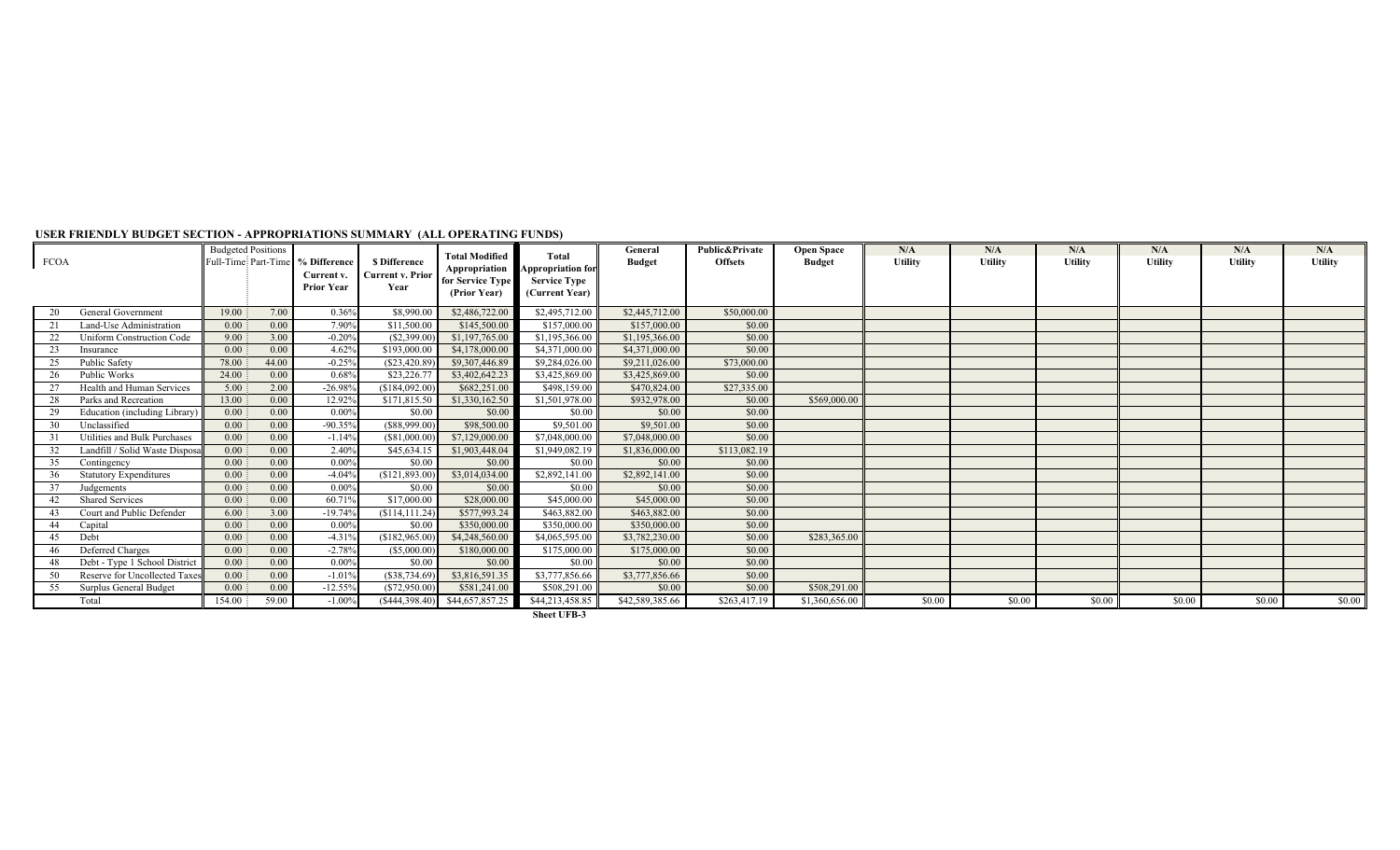### **USER FRIENDLY BUDGET SECTION STRUCTURAL BUDGET IMBALANCES**

|              | Revenues at Rist | <b>Representation Contract Contract Contract Contract Contract Contract Contract Contract Contract Contract Contract Contract Contract Contract Contract Contract Contract Contract Contract Contract Contract Contract Contract</b> | Valure Vear Appropriation Increases | Structural Imbalance Offices<br>Line Item.<br>Put "X" in cell to the left that<br>corresponds to the type of imbalance. | Amount       | <b>Comment/Explanation</b>                                                                                                                                                                                             |
|--------------|------------------|--------------------------------------------------------------------------------------------------------------------------------------------------------------------------------------------------------------------------------------|-------------------------------------|-------------------------------------------------------------------------------------------------------------------------|--------------|------------------------------------------------------------------------------------------------------------------------------------------------------------------------------------------------------------------------|
| X            |                  |                                                                                                                                                                                                                                      |                                     | <b>Reserve for Sidewalks</b>                                                                                            | \$15,000.00  | Limited remaining reserve balance                                                                                                                                                                                      |
| $\mathbf{X}$ |                  |                                                                                                                                                                                                                                      |                                     | Capital Surplus                                                                                                         | \$60,000.00  | Limited remaining reserve balance                                                                                                                                                                                      |
|              | $\mathbf X$      |                                                                                                                                                                                                                                      |                                     | Deferred Charge - Emergency Appropriation - Revaluation                                                                 | \$160,000.00 | Year three appropriation toward balance of Five-Year Emergency Appropriation - Revaluation                                                                                                                             |
|              |                  |                                                                                                                                                                                                                                      | $\mathbf{X}$                        | Employee Health Benefits                                                                                                | \$250,000.00 | Projected future annual increases                                                                                                                                                                                      |
|              |                  |                                                                                                                                                                                                                                      | $\mathbf{X}$                        | <b>Reserve for Uncollected Taxes</b>                                                                                    | \$100,000.00 | Municipal levy is approximately 21% of total levy. Other taxing district have exclusions from 2% levy cap<br>but full appropriation for Reserve for Uncollected Taxes is not excluded from municipal levy calculation. |
|              |                  |                                                                                                                                                                                                                                      |                                     |                                                                                                                         |              |                                                                                                                                                                                                                        |
|              |                  |                                                                                                                                                                                                                                      |                                     |                                                                                                                         |              |                                                                                                                                                                                                                        |
|              |                  |                                                                                                                                                                                                                                      |                                     |                                                                                                                         |              |                                                                                                                                                                                                                        |
|              |                  |                                                                                                                                                                                                                                      |                                     |                                                                                                                         |              |                                                                                                                                                                                                                        |
|              |                  |                                                                                                                                                                                                                                      |                                     |                                                                                                                         |              |                                                                                                                                                                                                                        |
|              |                  |                                                                                                                                                                                                                                      |                                     |                                                                                                                         |              |                                                                                                                                                                                                                        |
|              |                  |                                                                                                                                                                                                                                      |                                     |                                                                                                                         |              |                                                                                                                                                                                                                        |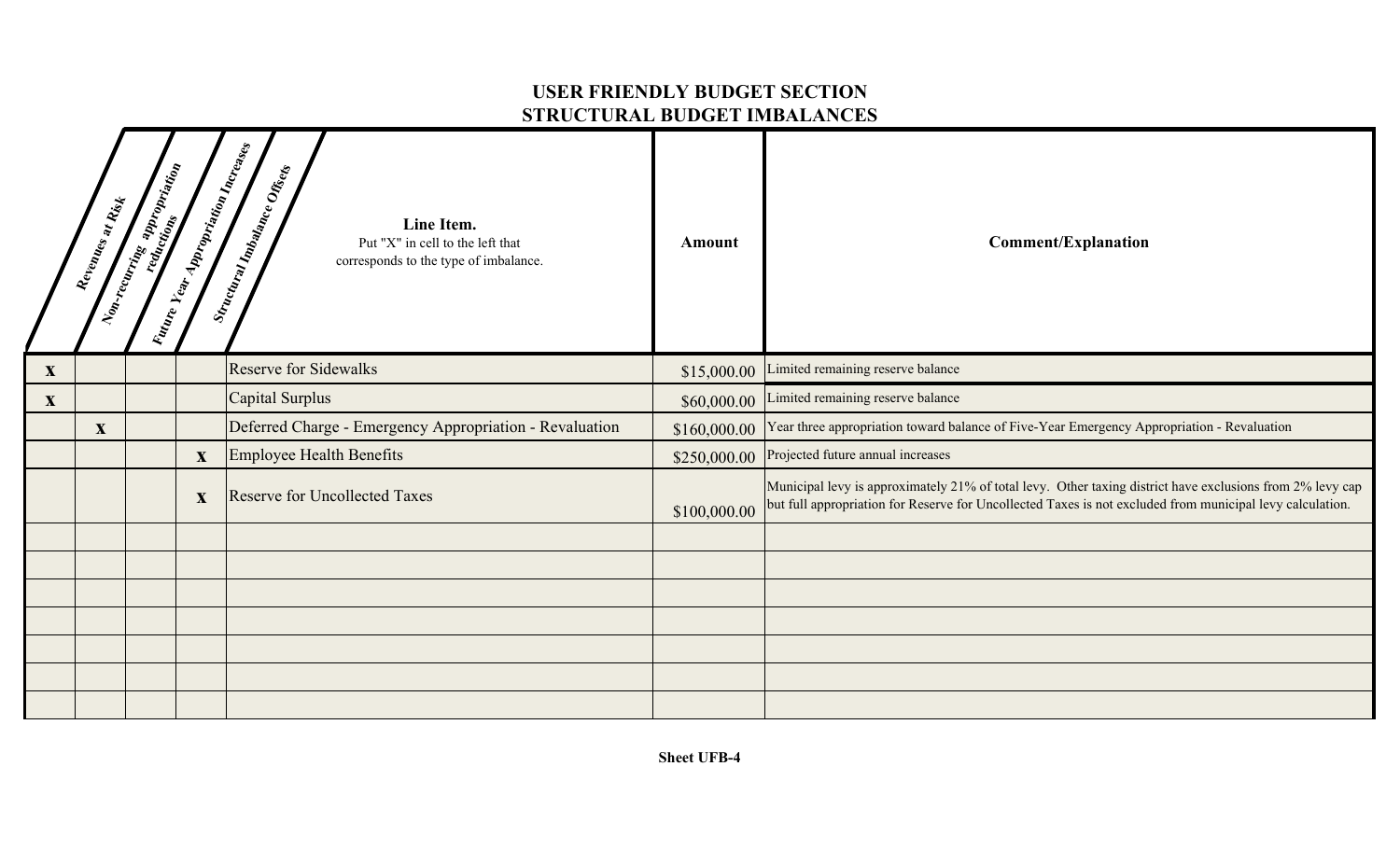|          |                                                                 |                 | JEDDED I IWI EINI I TAEUTHIUTO<br>Property Tax Assessments - Taxable Properties (October 1, 2014 Value)   | EXPENIE L'INVIERT L |                             |                |                | Property Tax Assessments - Exempt Properties (October 1, 2014 Value) |            |
|----------|-----------------------------------------------------------------|-----------------|-----------------------------------------------------------------------------------------------------------|---------------------|-----------------------------|----------------|----------------|----------------------------------------------------------------------|------------|
|          |                                                                 | # of Parcels    | Assessed Value                                                                                            | % of Total          |                             |                | # of Parcels   | Assessed Value                                                       | % of Total |
|          | Vacant Land                                                     | 641             | \$62,789,500.00                                                                                           | 1.38%               | 15A Public Schools          |                |                | \$73,170,700.00                                                      | 10.15%     |
| 2        | Residential                                                     | 9,873           | \$2,785,021,000.00                                                                                        | 61.40%              | 15B Other Schools           |                | 21             | \$368,699,554.00                                                     | 51.16%     |
|          | 3A/3B Farm                                                      | 123             | \$30,143,800.00                                                                                           | 0.66%               | 15C Public Property         |                | 235            | \$115,466,550.00                                                     | 16.02%     |
| 4A       | Commercial                                                      | 433             | \$1,369,783,000.00                                                                                        | 30.20%              | 15D Church and Charities    |                | 31             | \$69,162,100.00                                                      | 9.60%      |
| 4B       | Industrial                                                      | 36              | \$68,895,450.00                                                                                           | 1.52%               | 15E Cemeteries & Graveyards |                | $\overline{c}$ | \$314,500.00                                                         | 0.04%      |
| 4C       | Apartments                                                      | 19              | \$212,583,500.00                                                                                          | 4.69%               | 15F Other Exempt            |                | 68             | \$93,865,000.00                                                      | 13.02%     |
|          | 5A/5B Railroad                                                  | 6               |                                                                                                           | 0.00%               |                             |                |                |                                                                      |            |
|          | 6A/6B Business Personal Property                                |                 | \$6,301,334.00                                                                                            | 0.14%               |                             |                |                |                                                                      |            |
|          | Total                                                           | 11,132          | \$4,535,517,584.00                                                                                        | 100.00%             | Total                       |                | 364            | \$720,678,404.00                                                     | 100.00%    |
|          |                                                                 |                 |                                                                                                           |                     |                             |                |                |                                                                      |            |
|          | Average Ratio (%), Assessed to True Value                       |                 | 94.54%                                                                                                    |                     |                             |                |                |                                                                      |            |
|          | <b>Equalized Valuation, Taxable Properties</b>                  |                 | \$4,797,458,836.47                                                                                        |                     | Percentage of Exempt vs.    |                |                |                                                                      |            |
|          |                                                                 |                 |                                                                                                           |                     | Non-Exempt Properties       |                | 3.17%          |                                                                      |            |
|          | Total $#$ of property tax appeals filed in 2014                 |                 | County Tax Board                                                                                          | 54.00               |                             |                |                |                                                                      |            |
|          |                                                                 |                 | <b>State Tax Court</b>                                                                                    | 28.00               |                             |                |                |                                                                      |            |
|          | Number of 2014 County Tax Board decisions appealed to Tax Court |                 |                                                                                                           | 2.00                |                             |                |                |                                                                      |            |
|          | Number of pending property tax appeals in State Tax Court       |                 |                                                                                                           | 30.00               |                             |                |                |                                                                      |            |
|          |                                                                 |                 |                                                                                                           |                     |                             |                |                |                                                                      |            |
|          | Amount paid out by municipality for tax appeals in 2014         |                 |                                                                                                           | \$45,150.34         |                             |                |                |                                                                      |            |
|          |                                                                 |                 |                                                                                                           |                     |                             |                |                |                                                                      |            |
|          |                                                                 |                 |                                                                                                           |                     |                             |                |                |                                                                      |            |
|          |                                                                 | $#$ of          | <b>Prior Budget Year's Payments in Lieu of Tax (PILOT) - 5 Year Exemptions/Abatements</b><br><b>PILOT</b> |                     | Taxes if Billed in Full     |                |                |                                                                      |            |
|          |                                                                 | Parcels         | Billing/Revenue                                                                                           | Assessed Value      | 2014 Total Tax Rate         |                |                |                                                                      |            |
| G        | Commercial/Industrial Exemption                                 | $5\overline{)}$ | \$359,062.33                                                                                              | \$48,237,000.00     |                             | \$1,263,809.40 |                |                                                                      |            |
|          | <b>Dwelling Exemption</b>                                       |                 |                                                                                                           |                     |                             |                |                |                                                                      |            |
|          | <b>Dwelling Abatement</b>                                       |                 |                                                                                                           |                     |                             |                |                |                                                                      |            |
| K        | New Dwelling/Conversion Exemption                               |                 |                                                                                                           |                     |                             |                |                |                                                                      |            |
| L        | New Dwelling/Conversion Abatement                               |                 |                                                                                                           |                     |                             |                |                |                                                                      |            |
| N        | Multiple Dwelling Exemption                                     |                 |                                                                                                           |                     |                             |                |                |                                                                      |            |
| $\Omega$ | Multiple Dwelling Abatement                                     |                 |                                                                                                           |                     |                             |                |                |                                                                      |            |
|          | Total 5 Yr Exemptions/Abatements                                | 5               | 359,062.33                                                                                                | 48,237,000.00       |                             | 1,263,809.40   |                |                                                                      |            |

#### **ASSESSED PROPERTY VALUATIONS - EXEMPT PROPERTY - PROPERTY TAX APPEAL DATA**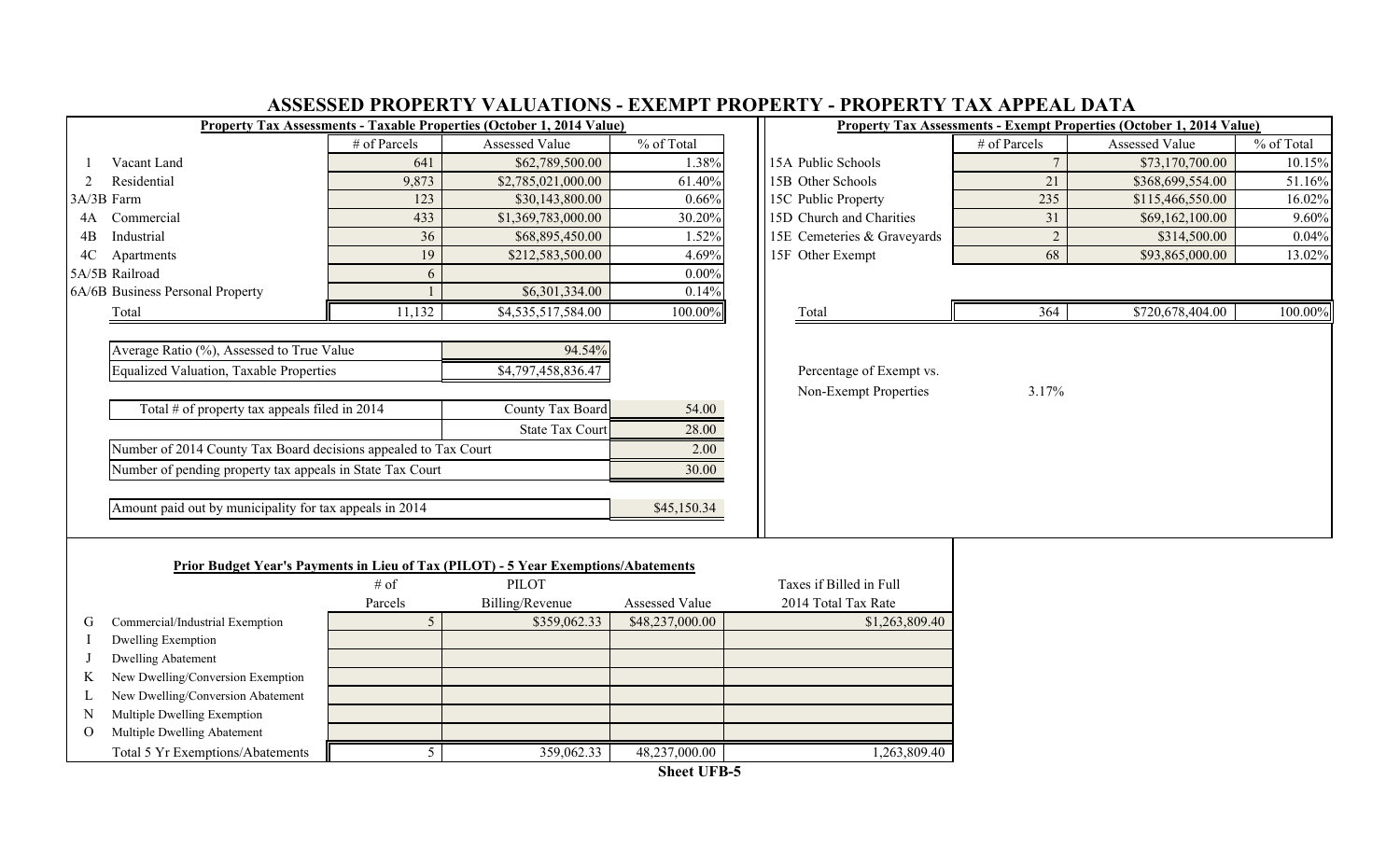|                                                                                |                                                      |             |                                |                                                                                |                                                                                |                                   |        |        |                                                                                                | USER FRIENDLY BUDGET SECTION<br><b>Long Term Tax Exemptions</b>                |                                   |        |        |                                                                                                |                                                  |                                                                                |              |                                                  |                            |
|--------------------------------------------------------------------------------|------------------------------------------------------|-------------|--------------------------------|--------------------------------------------------------------------------------|--------------------------------------------------------------------------------|-----------------------------------|--------|--------|------------------------------------------------------------------------------------------------|--------------------------------------------------------------------------------|-----------------------------------|--------|--------|------------------------------------------------------------------------------------------------|--------------------------------------------------|--------------------------------------------------------------------------------|--------------|--------------------------------------------------|----------------------------|
| Prior Budget Year's Payments in Lieu of Tax (PILOT) - Long Term Tax Exemptions |                                                      |             |                                |                                                                                | Prior Budget Year's Payments in Lieu of Tax (PILOT) - Long Term Tax Exemptions |                                   |        |        |                                                                                                | Prior Budget Year's Payments in Lieu of Tax (PILOT) - Long Term Tax Exemptions |                                   |        |        |                                                                                                |                                                  | Prior Budget Year's Payments in Lieu of Tax (PILOT) - Long Term Tax Exemptions |              |                                                  |                            |
| Project<br>Name                                                                | Type of Project<br>(use drop-down<br>for data entry) |             |                                | Taxes if Billed<br>In Full<br>PILOT Billing Assessed Value 2014 Total Tax Rate | Project<br>Name                                                                | Type of Project<br>(use drop-down |        |        | Taxes if Billed<br>In Full<br>for data entry) PILOT Billing Assessed Value 2014 Total Tax Rate | Project<br>Name                                                                | Type of Project<br>(use drop-down |        |        | Taxes if Billed<br>In Full<br>for data entry) PILOT Billing Assessed Value 2014 Total Tax Rate | Project<br>Name                                  | Type of Project<br>(use drop-down<br>for data entry)                           |              | PILOT Billing Assessed Value 2014 Total Tax Rate | Taxes if Billed<br>In Full |
| Lawrence Plaza                                                                 | Comm./Indust                                         |             | \$144,911.00    \$9,300,000.00 | \$243,660.00                                                                   |                                                                                |                                   |        |        |                                                                                                |                                                                                |                                   |        |        |                                                                                                |                                                  |                                                                                |              |                                                  |                            |
| <b>Eggerts Crossing Village</b>                                                | Comm./Indust.                                        |             | \$110,000.00 \$12,544,300.00   | \$328,660.66                                                                   |                                                                                |                                   |        |        |                                                                                                |                                                                                |                                   |        |        |                                                                                                |                                                  |                                                                                |              |                                                  |                            |
| <b>Brookshire Senior Apartments</b>                                            | omm./Indust.                                         |             | \$69,175.00 \$12,646,700.00    | \$331,343.54                                                                   |                                                                                |                                   |        |        |                                                                                                |                                                                                |                                   |        |        |                                                                                                |                                                  |                                                                                |              |                                                  |                            |
| HV at Lawrence Urban Renewal                                                   | mm./Indust.                                          | \$34,976.33 | \$8,057,500.00                 | \$211,106.50                                                                   |                                                                                |                                   |        |        |                                                                                                |                                                                                |                                   |        |        |                                                                                                |                                                  |                                                                                |              |                                                  |                            |
| Project Freedom at Lawrence                                                    | omm./Indust.                                         | \$0.00      | \$5,688,500.00                 | \$149,038.70                                                                   |                                                                                |                                   |        |        |                                                                                                |                                                                                |                                   |        |        |                                                                                                |                                                  |                                                                                |              |                                                  |                            |
|                                                                                |                                                      |             |                                |                                                                                |                                                                                |                                   |        |        |                                                                                                |                                                                                |                                   |        |        |                                                                                                |                                                  |                                                                                |              |                                                  |                            |
|                                                                                |                                                      |             |                                |                                                                                |                                                                                |                                   |        |        |                                                                                                |                                                                                |                                   |        |        |                                                                                                |                                                  |                                                                                |              |                                                  |                            |
|                                                                                |                                                      |             |                                |                                                                                |                                                                                |                                   |        |        |                                                                                                |                                                                                |                                   |        |        |                                                                                                |                                                  |                                                                                |              |                                                  |                            |
|                                                                                |                                                      |             |                                |                                                                                |                                                                                |                                   |        |        |                                                                                                |                                                                                |                                   |        |        |                                                                                                |                                                  |                                                                                |              |                                                  |                            |
|                                                                                |                                                      |             |                                |                                                                                |                                                                                |                                   |        |        |                                                                                                |                                                                                |                                   |        |        |                                                                                                |                                                  |                                                                                |              |                                                  |                            |
|                                                                                |                                                      |             |                                |                                                                                |                                                                                |                                   |        |        |                                                                                                |                                                                                |                                   |        |        |                                                                                                |                                                  |                                                                                |              |                                                  |                            |
|                                                                                |                                                      |             |                                |                                                                                |                                                                                |                                   |        |        |                                                                                                |                                                                                |                                   |        |        |                                                                                                |                                                  |                                                                                |              |                                                  |                            |
|                                                                                |                                                      |             |                                |                                                                                |                                                                                |                                   |        |        |                                                                                                |                                                                                |                                   |        |        |                                                                                                |                                                  |                                                                                |              |                                                  |                            |
|                                                                                |                                                      |             |                                |                                                                                |                                                                                |                                   |        |        |                                                                                                |                                                                                |                                   |        |        |                                                                                                |                                                  |                                                                                |              |                                                  |                            |
|                                                                                |                                                      |             |                                |                                                                                |                                                                                |                                   |        |        |                                                                                                |                                                                                |                                   |        |        |                                                                                                |                                                  |                                                                                |              |                                                  |                            |
|                                                                                |                                                      |             |                                |                                                                                |                                                                                |                                   |        |        |                                                                                                |                                                                                |                                   |        |        |                                                                                                |                                                  |                                                                                |              |                                                  |                            |
|                                                                                |                                                      |             |                                |                                                                                |                                                                                |                                   |        |        |                                                                                                |                                                                                |                                   |        |        |                                                                                                |                                                  |                                                                                |              |                                                  |                            |
|                                                                                |                                                      |             |                                |                                                                                |                                                                                |                                   |        |        |                                                                                                |                                                                                |                                   |        |        |                                                                                                |                                                  |                                                                                |              |                                                  |                            |
|                                                                                |                                                      |             |                                |                                                                                |                                                                                |                                   |        |        |                                                                                                |                                                                                |                                   |        |        |                                                                                                |                                                  |                                                                                |              |                                                  |                            |
|                                                                                |                                                      |             |                                |                                                                                |                                                                                |                                   |        |        |                                                                                                |                                                                                |                                   |        |        |                                                                                                |                                                  |                                                                                |              |                                                  |                            |
|                                                                                |                                                      |             |                                |                                                                                |                                                                                |                                   |        |        |                                                                                                |                                                                                |                                   |        |        |                                                                                                |                                                  |                                                                                |              |                                                  |                            |
|                                                                                |                                                      |             |                                |                                                                                |                                                                                |                                   |        |        |                                                                                                |                                                                                |                                   |        |        |                                                                                                |                                                  |                                                                                |              |                                                  |                            |
|                                                                                |                                                      |             |                                |                                                                                |                                                                                |                                   |        |        |                                                                                                |                                                                                |                                   |        |        |                                                                                                |                                                  |                                                                                |              |                                                  |                            |
|                                                                                |                                                      |             |                                |                                                                                |                                                                                |                                   |        |        |                                                                                                |                                                                                |                                   |        |        |                                                                                                |                                                  |                                                                                |              |                                                  |                            |
|                                                                                |                                                      |             |                                |                                                                                |                                                                                |                                   |        |        |                                                                                                |                                                                                |                                   |        |        |                                                                                                |                                                  |                                                                                |              |                                                  |                            |
|                                                                                |                                                      |             |                                |                                                                                |                                                                                |                                   |        |        |                                                                                                |                                                                                |                                   |        |        |                                                                                                |                                                  |                                                                                |              |                                                  |                            |
|                                                                                |                                                      |             |                                |                                                                                |                                                                                |                                   |        |        |                                                                                                |                                                                                |                                   |        |        |                                                                                                |                                                  |                                                                                |              |                                                  |                            |
|                                                                                |                                                      |             |                                |                                                                                |                                                                                |                                   |        |        |                                                                                                |                                                                                |                                   |        |        |                                                                                                |                                                  |                                                                                |              |                                                  |                            |
| Total Long Term Exemptions - Column Total                                      |                                                      |             | 359,062.33 48,237,000.00       | 1.263,809.40                                                                   | Total Long Term Exemptions - Column Total                                      |                                   | \$0.00 | \$0.00 |                                                                                                | \$0.00 Total Long Term Exemptions - Column Tota                                |                                   | \$0.00 | \$0.00 |                                                                                                | \$0.00 Total Long Term Exemptions - Column Total |                                                                                | \$0.00       | \$0.00                                           | \$0.00                     |
| Mark "X" if Grand Total                                                        |                                                      |             |                                |                                                                                |                                                                                |                                   |        |        |                                                                                                |                                                                                |                                   |        |        |                                                                                                | <b>Total Long Term Exemptions - GRAND TOTA</b>   |                                                                                | \$359,062.33 | \$48,237,000.00                                  | \$1,263,809.40             |

**Sheet UFB-6**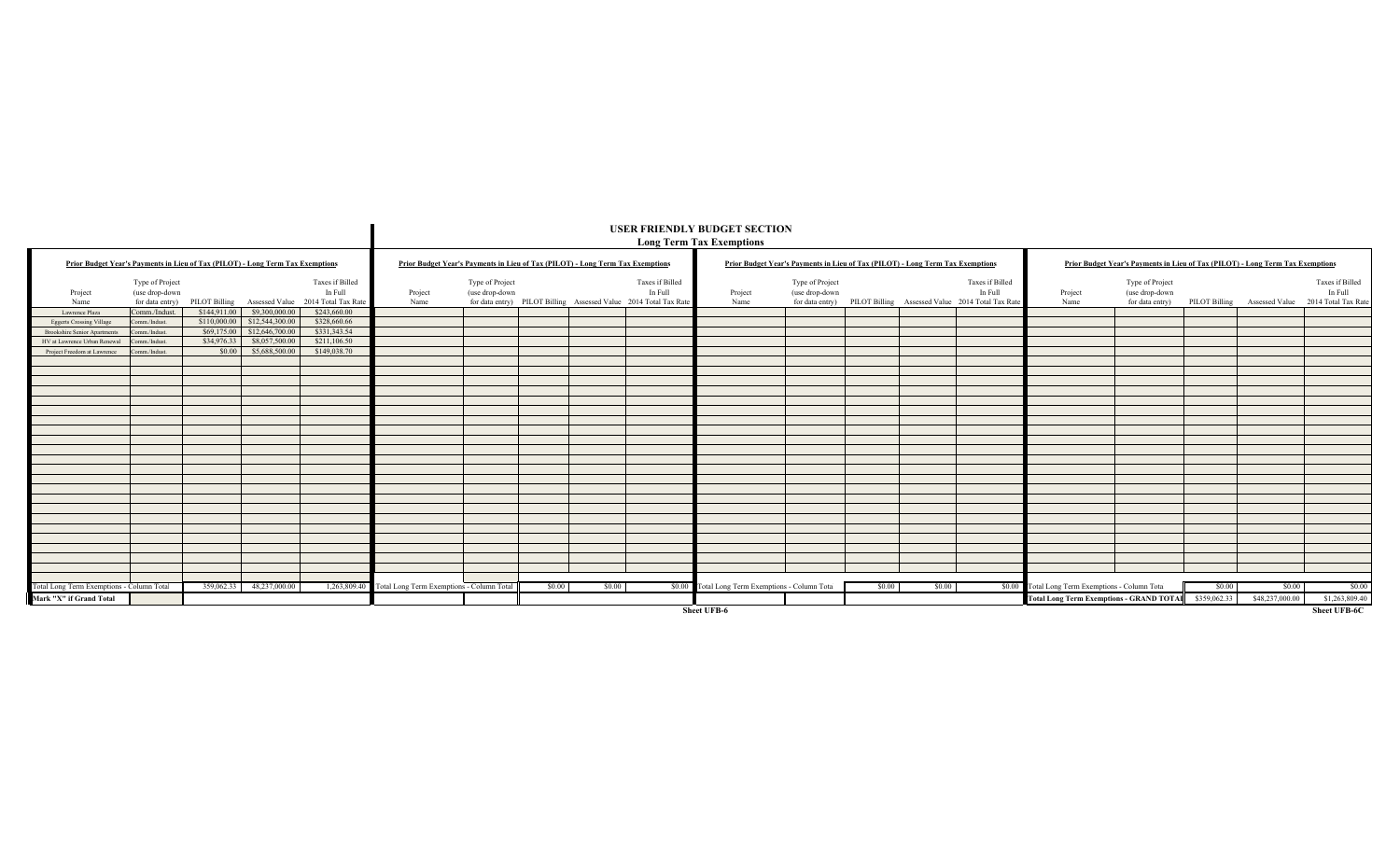## **USER FRIENDLY BUDGET SECTIONBUDGETED PERSONNEL COSTS**

| Organization / Individuals Eligible for Benefit | $#$ of<br>Full-Time | $#$ of<br>Part-Time<br>Employees Employees | Total<br>Personnel<br>Cost | Base<br>Pay     | Overtime<br>and other<br>Compensation | Pension<br>(Estimate) | Health Benefits<br>Net of<br>Cost Share | Employment<br>Taxes and<br>Other Benefits |
|-------------------------------------------------|---------------------|--------------------------------------------|----------------------------|-----------------|---------------------------------------|-----------------------|-----------------------------------------|-------------------------------------------|
| Governing Body                                  | 0.00                | 5.00                                       | 64,590.00                  | \$56,108.00     | \$3,892.00                            |                       | \$0.00                                  | \$4,590.00                                |
| Supervisory Staff (Department Heads & Managers) | 17.00               | 0.00                                       | 2,607,554.63               | \$2,208,917.00  | \$400.00                              |                       | \$252,690.63                            | \$145,547.00                              |
| Police Officers (Including Superior Officers)   | 59.00               | 0.00                                       | 8,652,240.00               | \$5,728,684.00  | \$451,950.00                          | \$1,557,811.00        | \$828,262.00                            | \$85,533.00                               |
| Fire Fighters (Including Superior Officers)     | 4.00                | 0.00                                       | 333,188.00                 | \$254,872.00    | \$14,100.00                           |                       | \$57,878.00                             | \$6,338.00                                |
| All Other Union Employees not listed above      | 63.00               | 8.00                                       | 4,641,807.32               | \$3,397,801.00  | \$229,535.00                          |                       | \$996,911.89                            | \$17,559.43                               |
| All Other Non-Union Employees not listed above  | 11.00               | 46.00                                      | 2,257,021.00               | \$1,311,610.00  | \$6,400.00                            | \$702,330.00          | \$135,853.23                            | \$100,827.77                              |
| Totals                                          | 154.00              | 59.00                                      | 18,556,400.95              | \$12,957,992.00 | \$706,277.00                          | \$2,260,141.00        | \$2,271,595.75                          | \$360,395.20                              |

Is the Local Government required to comply with NJSA 11A **(Civil Service) ?** - YES or NO

**YES**

Note - **Base Pay** is the annualized rate of pay to which overtime (if eligible) and/or pension is calculated. Either calculation is fine at the discretion of the Local Unit. Overtime and other compensation is any other item that is charged as a salary and wage expense but not included in Base Pay.